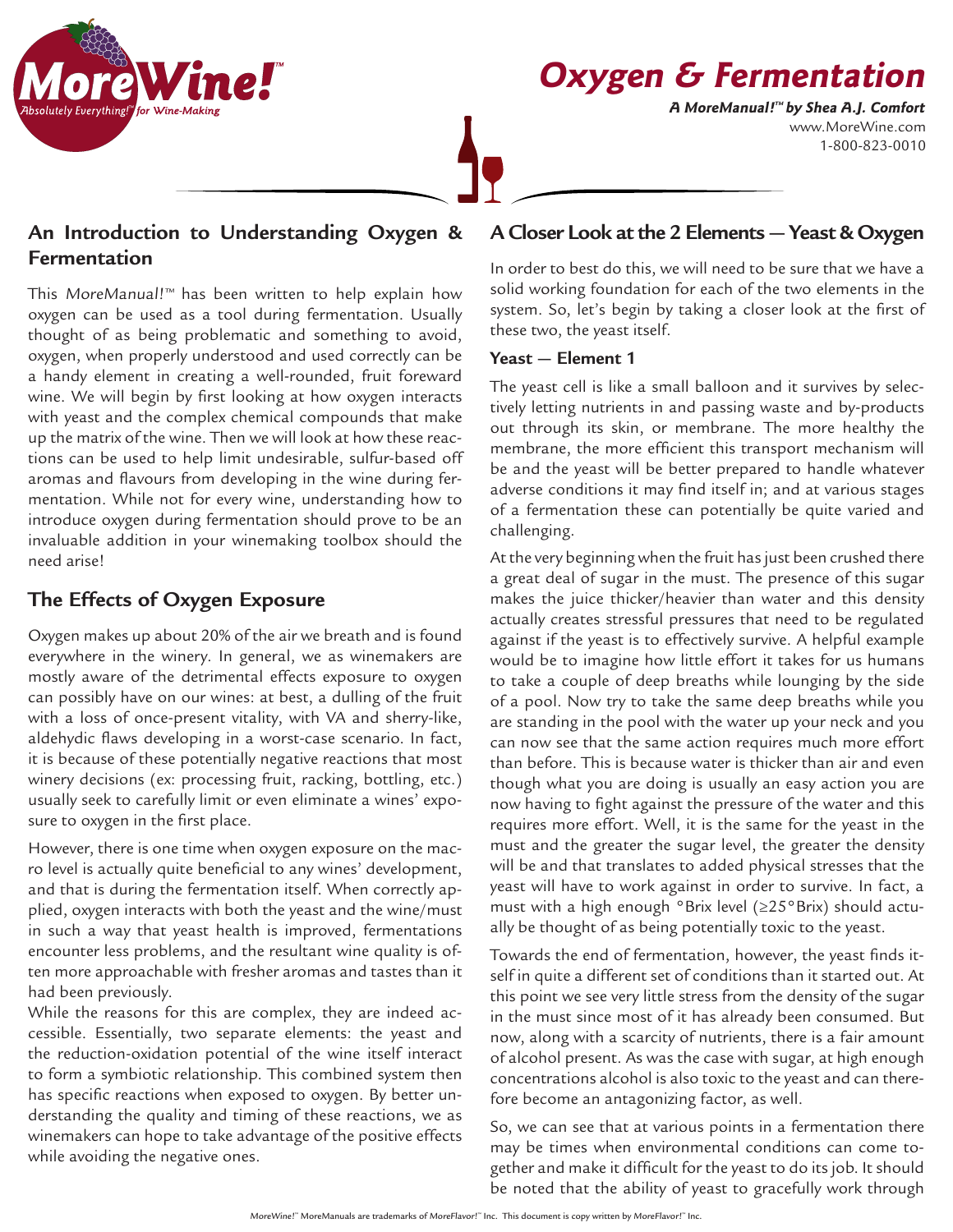these adverse conditions will be directly related to its state of health. But, just why is this important? Well, the answer is simple: If the yeast becomes unhealthy and stressed it will lose efficiency and become sluggish, possibly running the risk of stopping altogether. In addition, it can start producing excess Hydrogen Sulfide (H $_2$ S) and often Volatile Acidity (VA), as well. This  $\rm H_2$ S and VA will have a negative impact on the must and will begin to mask the fruit flavours and aromas while causing the wine to appear harsh and aggressive on both the palette and the nose. Furthermore, this excess  ${\sf H_2S}$  and VA, if present in large enough quantities can now begin to inhibit and stress the yeast itself (along with the subsequent ML culture, if desired), causing them to make even more of these undesirable compounds and the ugly cycle continues. Finally, if left unchecked, these flaws and their consequences can effectively lower a wine's final quality.

#### **Oxygen — Element 2**

Therefore, it becomes obvious that it makes sense for winemakers to try to do everything we can in order to keep the yeast as stress-free as possible. So, in addition to the common practices of balancing the must when needed, controlling the fermentation temperatures, and using a comprehensive nutrient schedule, we can now look at how the effects of oxygen can be used to lend a helping hand. When oxygen is present, yeast use it to synthesize fatty acids and sterols. These specific types of chemicals are then used for cell wall maintenance and population growth. This, in turn helps the yeast stay healthy and plentiful throughout the course of fermentation. It should be noted, however, that the yeast need the presence of oxygen to facilitate these processes and that in the absence of it production will stop. In the beginning, this is not a problem as oxygen is indeed present for the yeast both in the saturated form from being dissolved into must during the mechanical processing of the fruit, as well as from surface area exposure at the top of the fermentation vessel. However, once the fermentation starts in earnest, the yeast will have consumed the dissolved oxygen in the must and the top of the vat will be blanketed with CO $_{_2}$ , effectively cutting it off from the oxygen in the surrounding air. In short, if the yeast is to receive any more oxygen to help it stay healthy and limit the production of undesired sulfur compounds during the remainder of the fermentation, the winemaker must take measures to add it them selves.

#### **Oxydation-Reduction Potential:**

#### *How It Effects The Chemical Matrix of Wine*

Before we get into the technical aspects of adding oxygen to the must, now is a good time to review the other part of the system, the phenomenon of oxidation-reduction and how it effects the chemical matrix of a wine. The term "Redox Potential" effectively refers to a wine's state of balance between its level of off-smelling sulfur-based compounds $^1$  (ex: H<sub>2</sub>S) and the amount of available oxygen. When present, oxygen beneficially counteracts these compounds. However, when a wine contains a higher amount of these negative sulfur-based

compounds and not enough available oxygen to mitigate all of them, then by definition you have a reduced pool of oxygen from which the offending sulfur compounds could have been counteracted (but weren't). This wine is then referred to as being "reduced." Wines that are in this "reduced" state often have off-sulfur odour defects, so this term is usually used to denote a wine with these flaws. In addition to a wine's aromas being adversely affected by off-smelling Volatile Sulfur Compounds (VSCs), mouthfeel is also negatively impacted. Negative VSCs aggravate the perception of pH and tannin, and can actually render a wine more aggressive and harsh when they are present.

*1 It is important to note that not all VSC's are bad. In fact many are quite desirable:*

- *• Volatile sulfur based compounds known as "thiols" are found in Sauvignon Blanc and these are responsible for giving flavours of passion fruit, citrus zest, smoke and flint.*
- *• Smoke, leather & spice are positive VSC's in Syrah. So, be careful as over-oxygenation can remove the good with the bad.*

Oxygen, when added to the fermenting must helps to limit the impact of negative VSCs in two ways. The first, as mentioned above, by allowing the yeast to synthesize the fatty acids and sterols needed to keep their cell wall transport mechanisms healthy. This allows them to better cope with the stresses encountered during fermentation and therefore limits the amount of negative VSCs produced in the first place. Second, oxygen counteracts whatever amount of VSCs that may already be present by raising the redox potential of the wine. All fermentations produce sulfur-based compounds and it is not possible (or even desirable) to completely eliminate them from your winemaking. Rather, the goal is to try and limit the impact that the negative ones may have on your wine and oxygen can be a useful tool to help do just that.

Finally, as another positive chemical reaction, in addition to limiting the formation of off-sulfur compounds, oxygen has the added benefit of helping to stabilize color in a red wine. It does this by reacting with the alcohol in the must to form aldehydes, which in turn react with anthocyanin (blue pigment) and tannins to form more stable molecules. Tannins are also chemically changed through oxidative reactions and can evolve to become more complex and rounded.

## **Adding Oxygen to Must**

There are many ways to get oxygen into fermenting musts, some more effective than others. In general, temperature and turbulence determine the rate and the amount that can be dissolved in the following ways:

The colder a liquid is, the more saturated with a gas (in our case, oxygen) it can become. A drop of 5°C = +10% of solubility. However, reactions are also slower with lower temperatures. The inverse holds true, as well, in that the warmer a liquid is, the less saturated it can become while reactions will be quicker.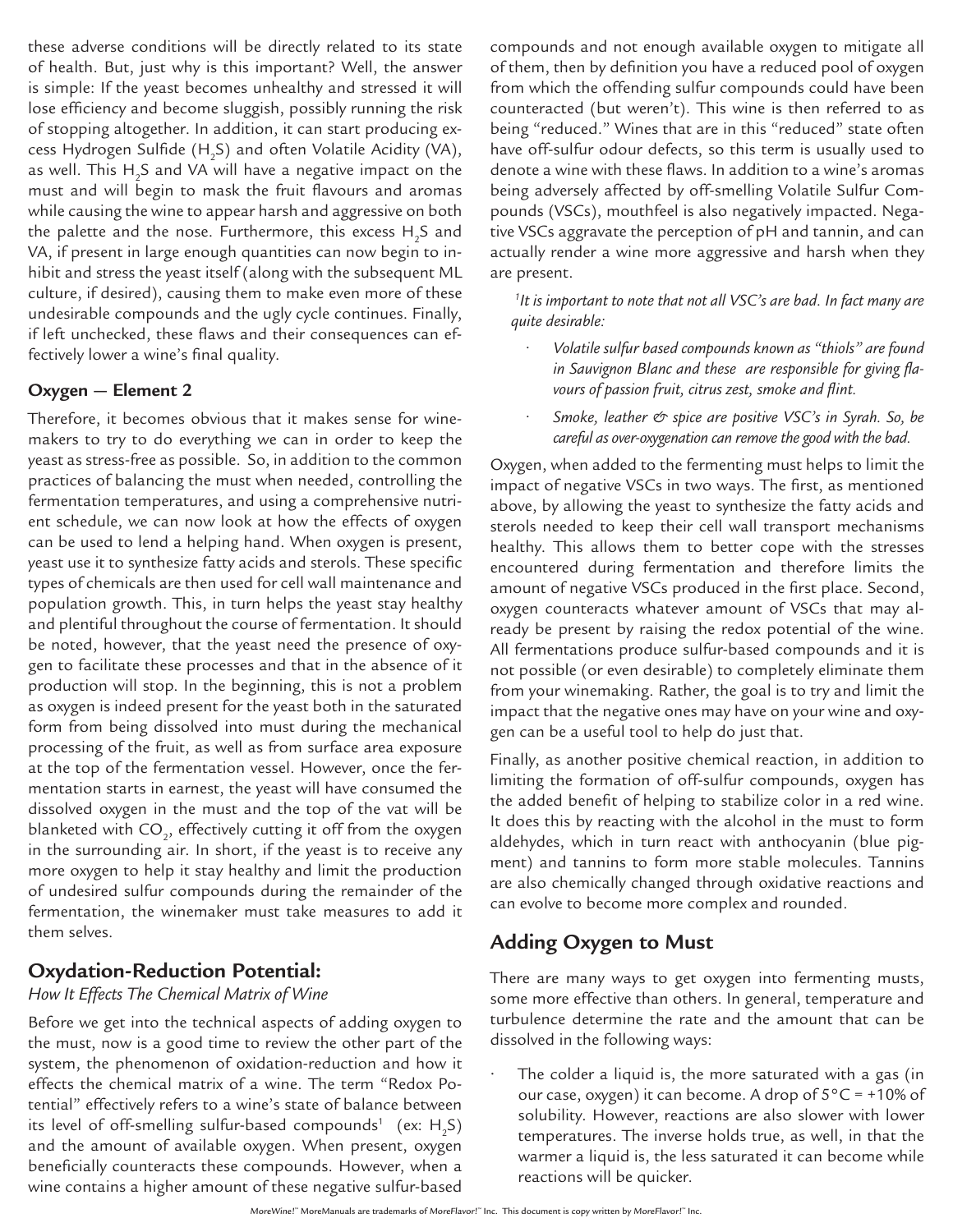- The greater the turbulence, the greater the amount dissolved. This is because when a wine is moving, more surface area of the liquid will come into contact with the oxygen and therefore will be available to react with it. It is interesting to look at how the various techniques of introducing oxygen into a fermenting must differ in the actual amount of  $\mathrm{O}_\mathrm{2}$  delivered:
	- A closed circuit, pumping over in a tank =  $0$  mg/L oxygen.
	- Racking with aeration =  $2 \text{ mg/L oxygen}$ .
	- A pumping-over with an in-line venturi<sup>2</sup> = 2 to 2.5 mg/L oxygen.
	- Pumping the must (Red wine) so that it first falls into an open tray or bin, and then goes back into the fermenter (usually inundating the cap) =  $1.5 \text{ mg/L}$ oxygen.
	- Pumping the must (Red wine) into a tray or bin as noted above, but with a fan blowing on the exposed wine =  $4 \text{ mg/L oxygen}$ .
	- Using a Stainless diffusion stone with air =  $4 \text{ mg/L}$ oxygen.

*1 The venturi effect is when a moving stream of liquid in a hose quickly passes over a small hole that has been voluntarily or involuntarily placed in the circuit, it will create a vacuum and the outside air will get pulled into and then mix with the stream of liquid. This can be voluntary, as when you use a specialized in-line fitting (actually called a "venturi") or slightly loosen a clamp on a connection to create a small gap. Or, it can be involuntary, as when something is worn down or bent and connections don't seal completely.*

So, with the exception of the first example we can see how the rest of the above techniques do deliver some amount of  $O_2$  to the must, but there is quite a variance. It is up to the winemaker, then, to decide which techniques may be viable options to integrate into the winery's fermentation schedule. Equipment costs need to be considered, but time and logistics should be taken into account as well. For example, you may like the convenience of an in-line venturi. But if, as can happen, you actually require more than 2 to 2.5 ml/L of oxygen at a given pump/punch down period, your only option is to run the pump for an extended period of time. The end result being that now you will have physically worked the wine for longer than was needed for that operation, and if you are sharing pumps between tanks this delay also dominos over into the rest of that days' processing. Depending on how many separate fermentation vessels you will be managing at a single time, along with the amount of staff and equipment available, this may or may not be a big problem, but it is worth consideration none the less. Therefore, in addition to a venturi, perhaps you might also want to have a diffusion stone or a tray with a fan around just in case more oxygen is needed at a given moment. In short, it's best to make choices that will keep as many options as open as possible, because you never know what may come up.

#### **Determining Dosage Rates: How Much Oxygen?**

When deciding whether you want to add oxygen to a fermenting must, it is important to realize that the exact amount needed is based solely on an individual wine's phenolic content (ex: red pigment, tannins, etc.). Therefore, young, dense red wines will be able to take more oxygen than delicate ones will. Oxygen can also be quite useful in both rosé and white winemaking, as well, but the amounts required are much lower than for reds with the timing more critical and the wine potentially less forgiving. The following are some good places to start when considering oxygen additions to the must, but these should not be considered a final formula. In fact, the oxygenation schedule that worked last year for a particular lot of fruit may or may not be valid for this year's crush and will more than likely have to be adjusted for:

**Red wine:** 5/10 mg/L at: 1) the start of fermentation, 2) the day after, and 3) maybe in the following days if needed\*. With each addition you are looking to see a strong decline in the sharp and stinky negative VSC's. The wine should be noticeably fresher in aroma and flavour when you finish each treatment.

**White wine:** 5 mg/L at: 1) the start of active fermentation. At this stage, the wine does not oxidize as the yeast will take up the oxygen before it can react with the must. The wine should become noticeably softer and rounder after the dosage.

*\* It is important to note that while the above dosage rates are safe, they are being prescribed at the early, more active stages of the fermentation. Direct additions of oxygen are usually not recommended after the must has reached 10° alcohol. This is because in the early stages of fermentation, yeast take up oxygen as a nutrient, and they do this quickly. However, after 10% alcohol, they no longer uptake nutrients (oxygen as well), so whole dose impacts on the wine matrix itself.* 

# A Quick Note on Oxygen and SO<sub>2</sub> Reactions

Finally, with regards to oxygen and SO $_2^{\,}$  interaction: It is important to note that the dissolution of oxygen into a must is not affected by the presence of SO<sub>2</sub>. The SO<sub>2</sub> only inhibits the enzymes which cause browning (polyphenoloxidases), but it does not directly interact with the oxygen itself. In other words, the level of free SO $_2$  in a wine or must does not keep a wine from taking up oxygen in the first place, it only helps to deal with the potentially negative secondary effects (ex: browning, and microbial contamination.) SO $_{\textrm{\tiny{2}}}$  does, however, directly bind with acetaldehyde which is formed when alcohol is oxidized, which will result in a lowering of your free SO $_{_2}$ .